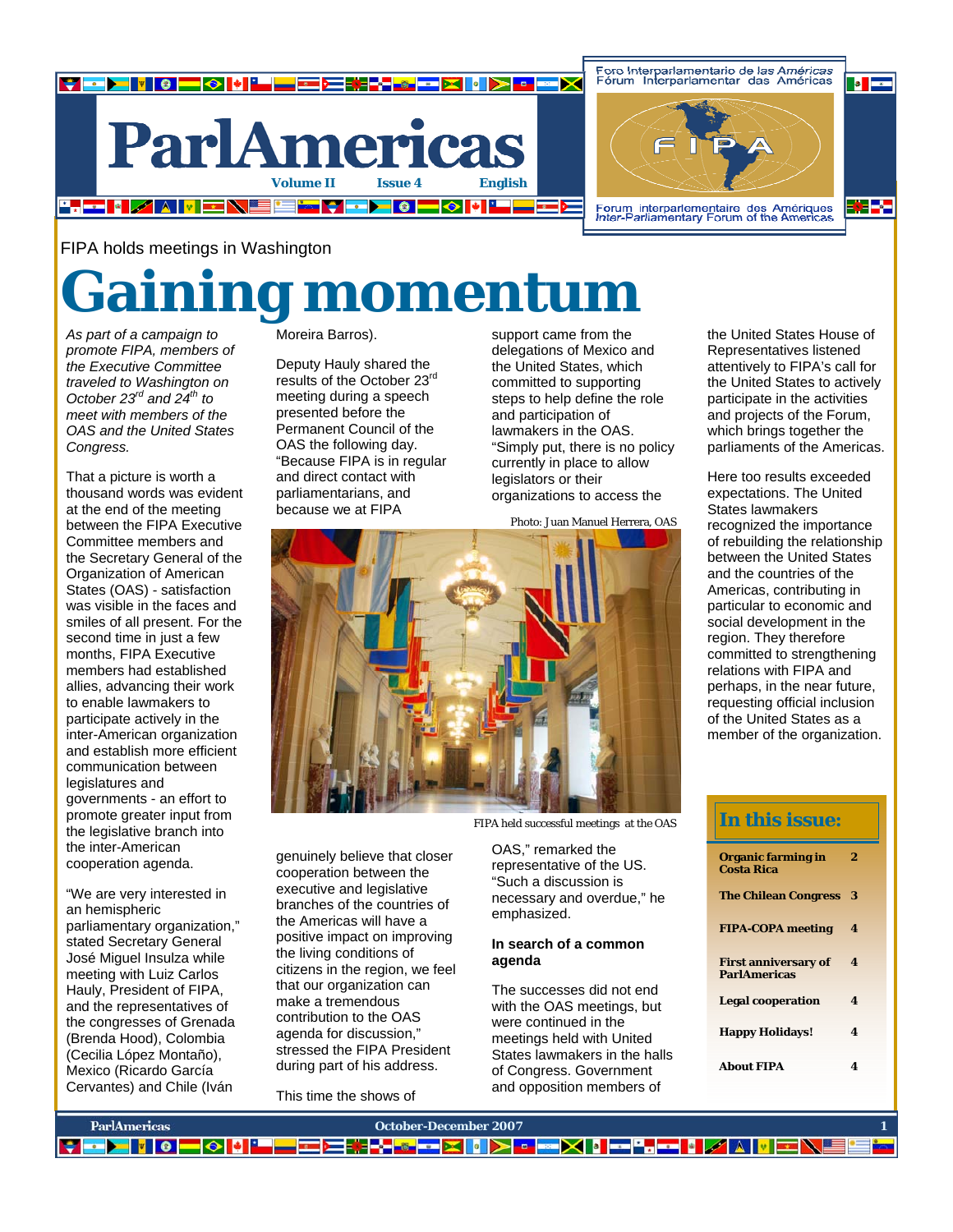# **Costa Rica legislates on organic farming**

Growing concerns over food safety and the negative environmental consequences of modern farming practices have led to rising demands for organic products, particularly in developed countries. As a result, the global market for organic products has been growing in Europe, the United States and Japan. In the four years between 1998 and 2002 the annual compound growth rate for the

Born from a consensus among political parties, the government, and civil society organizations promoting organic farming, including peasant farmer movements, it received the vote of all congressmen present at the legislative session. The law is extremely important in Costa Rica, where the rural population accounts for roughly 41% of the population and some 5,000

Barrantes Castro remarked that in order to integrate farmers into the world export market "the government should promote mechanisms that can take our products to alternative markets."

Congresswoman Esna Williams emphasized one of the social aspects of the law: "The promotion of gender equity is a highly important element in organic farming

information on the advantages of food that is free from agricultural chemicals. As well, it proposes to incorporate the vision and philosophy of organic farming into school curriculums, while also promoting research. Among other measures, the law promotes access to and use of native seeds and controls the use of transgenic crops to minimize the risk of

Photos: FIPA and Inter-American Institute for Cooperation on Agriculture 's Office of Public Information and Institutional Image



organic products market was 17.7%, while the volume of trade in organic food and beverages grew by 43% between 2002 and 2005.

This situation has not gone unnoticed by Costa Rican legislators who, combining environmental commitment and job creation strategies, passed an organic farming act in August 2006, considered by many to be one of the first of its kind in Latin America. The country's president promulgated the law in June of this year, meaning that it is already in force, though the regulatory process is not yet complete.

families are involved in organic farming.

### **Unanimous vote**

The vote in favour of the law was unanimous. Only the approach differed. While some congressmen emphasized the social considerations of the act, others stressed its economic aspects. For example, congresswoman Janina del Vecchio Ugalde, highlighted the role played by farmers when she said "You are the ones who are contributing to the health of our population and our planet," while congressman Luis Antonio

The market for organic products continues to grow, particularly in developed countries

because, at least in the Caribbean, women have been pioneers in this activity." For his part, congressman Jose Joaquin Rojas remarked that the law is an "incentive to counteract emigration, underemployment, and the rise in poverty."

### **Main aspects**

Law 8591 or the *Development and Promotion of Organic Farming Act*  contains a series of incentives for farmers to become involved in organic farming and to provide consumers with more

contaminating organic crops in zones where the two coexist. The act includes both financial and educational components, as it promotes differentiated credits and includes measures for training in organic farming techniques.

In Costa Rica, beyond production for the domestic market, about US\$5 million worth of organic products are exported annually to the United States and Europe, including coffee, bananas, cacao, concentrated orange juice, blackberries, medicinal plants and pineapple.

| ParlAmericas | October-December 2007                                           |  |
|--------------|-----------------------------------------------------------------|--|
|              | <mark>▎▘▆▛▌▎▎▕▕▗▎▎▎▘▀▀▆▎▘▏▞▖▞▚</mark> ▗▗▗▖▛▚▎▘▏▀▚▚▎▚▎▘▎▘▎▘▎▘▏▏▏ |  |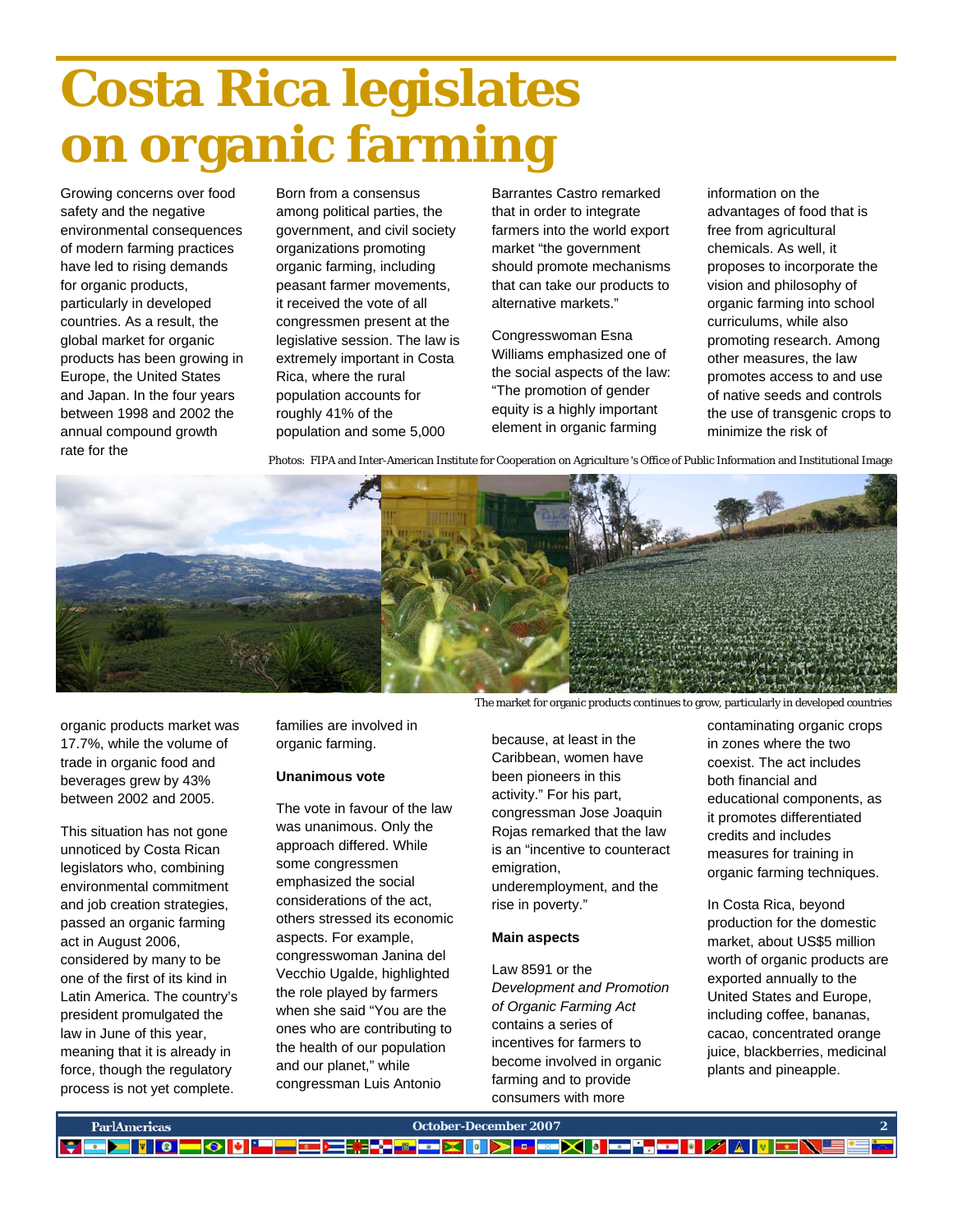# **The Chilean Congress**

The Republic of Chile is a presidential democracy, with a system of government divided into three independent branches executive, legislative, and judicial.

Legislative power is constituted by the Congress. Founded July  $14<sup>th</sup>$ , 1811, Chile's Congress is one of the oldest in the world. Only the legislatures of the United Kingdom of Great Britain and Northern Ireland, France, and the United States are older. It is a bicameral system with a lower house and a Senate and is governed by the 1980 Constitution, which replaced the 1925 Constitution, as well as by the Congressional Act (Law 18918). Its main functions are to represent the citizenry, draft laws in conjunction with the country's president, and oversee government action.

The lower house (Chamber of Deputies) has 120 members, each elected by direct vote, representing the 60 electoral districts into which the country is divided.

Each district, which may be composed of one or more communes, elects two deputies for a four-year term; deputies may be re-elected indefinitely. Every four years, also known as the 'legislative period,' the entire lower house is renewed.

Parliamentary elections follow a binominal system, which is a proportional list system. Each electoral pact or list presents up to two candidates per district.



Senators and Deputies listen to the President's message delivered during the inaugural session.

Candidates obtaining a majority from the two most voted lists are elected. When one list obtains twice the number of votes as the nexthighest list, both candidates from the first list are elected.

Lower house committees are composed of 13 members and Senate committees have five members, proportionally designated depending on the representation of each political party in the legislature. During the government of Ricardo Lagos a constitutional amendment was introduced, after having been approved almost unanimously by Congress. The reform, which came into effect on March 11<sup>th</sup> 2006, permits the Senate to be composed exclusively of elected members, eliminating appointed and lifetime senators. The number of senators was also reduced from 48 to 38 members.

Today, these 38 senators are elected directly by popular vote - two for each of the country's 19 senatorial districts. They too can be reelected indefinitely. Senators serve for eight years and the Senate is partially renewed every four years, altering

### **Chamber of Deputies (2006–2010)**

- ♦120 Deputies
- ♦ 18 Women
- $\triangle$  102 Men
- ♦Main parties:

Independent Democratic Union 28.3%

Christian Democrat Party 17.5%

National Renovation Party 16.7%

Party for Democracy 15.8%

Socialist Party 14.2%

 Radical Social Democrat Party 5,8%

between odd and evennumbered regions (including the metropolitan region of Santiago).

Photo: Congress of the Republic of Chile

Iván Moreira Barros Deputy of Chile

### **Senate (2002–2010) (2006-2014)**

- ♦38 Senators
- ♦ 2 Women
- $\triangle$ 36 Men
- ♦Main parties:

Independent Democratic Union 23.7%

National Renovation Party 21%

Socialist Party 21%

Christian Democrat Party 15.8%

Radical Social Democrat Party 7,9%

Party for Democracy 5,3%

| ParlAmericas | <b>October-December 2007</b>                                                       |  |
|--------------|------------------------------------------------------------------------------------|--|
|              | <b>THE ALL AND REAL PROPERTY</b><br>▅▏░▏▓▐▘▀▎▀▋▀▋▀▋▓▐▞▞▛▗▅▏▓▏▓▏░▏▖▏▅▆▕░▎▓▏▅▅▀▄▎▆▆▎ |  |